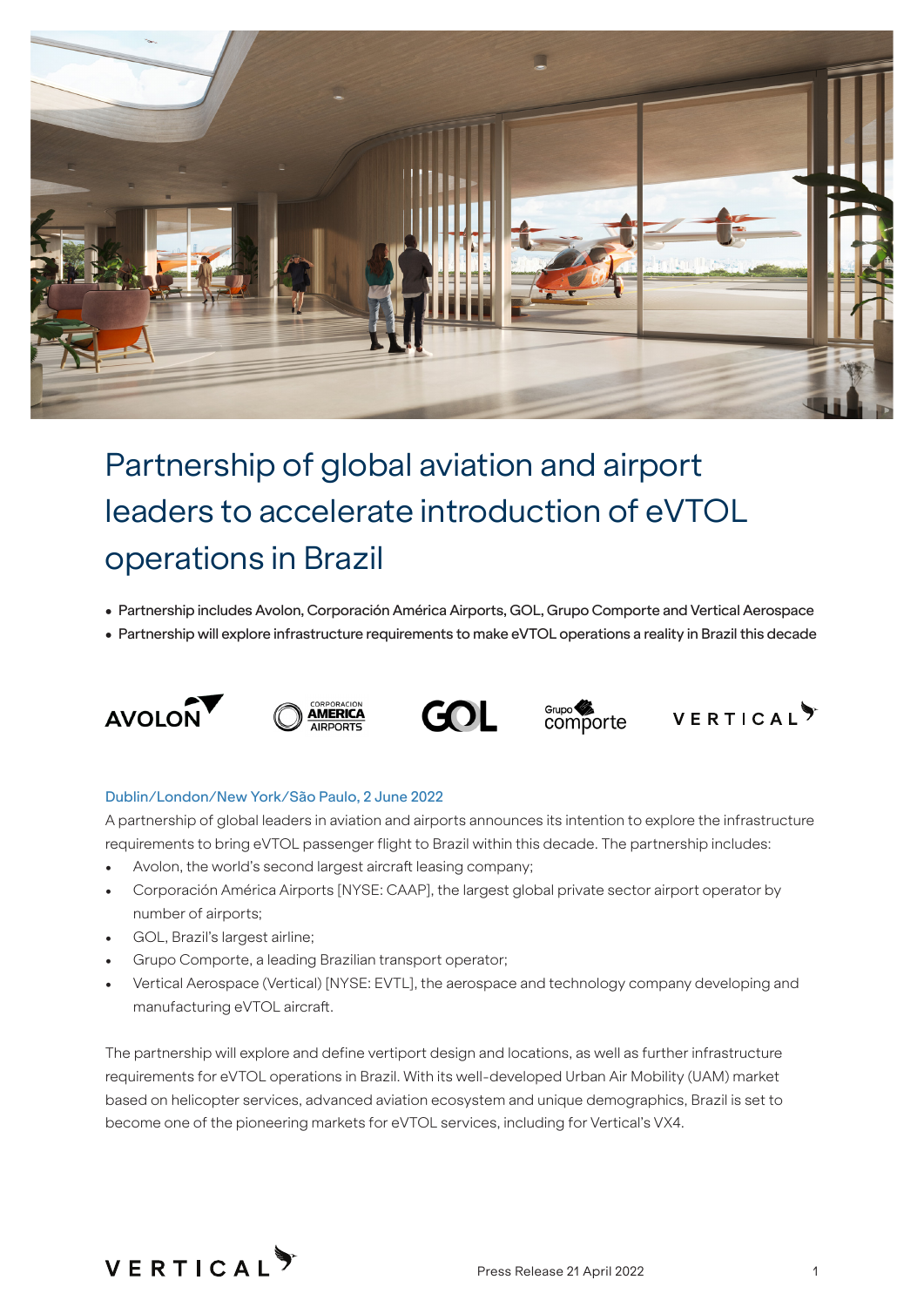Each partner brings sector-specific and complementary expertise to bring eVTOL operations into operation in Brazil this decade. In particular, the partnership will benefit from Corporación América Airports' special team dedicated to the research and development of the Advanced Air Mobility (AAM) segment and its two-decade long expertise in airports design, construction and operation, as well as passenger traffic management. Corporación América Airports has already developed its own conceptual vertiport design and progressed AAM traffic analysis across several countries.

With some of the most congested cities in the world, the introduction of eVTOLs, such as the VX4, will transform how people move around and above the urban landscape, in Brazil. The VX4 will permit shorthaul zero emissions journeys that will revolutionise city air travel for Brazilians' everyday lives by changing how we connect, commute and travel more efficiently, all in a more sustainable way.

This partnership builds on GOL's and Grupo Comporte's commitment to purchase or lease up to 250 of Vertical's VX4 eVTOL aircraft from Avolon, announced last year. That commitment saw Avolon launch and lead a Working Group aiming at commercialising eVTOL aircraft in Brazil with Vertical Aerospace, Grupo Comporte and GOL. The Working Group has already conducted project familiarisation workshops with the Brazilian civil aviation authority Agência Nacional de Aviação Civil (ANAC) to permit the swift validation of the piloted, zero operating emissions and four-passenger VX4 aircraft. The VX4 is projected to have speeds of up to 200 mph, a range over 100 miles, be near silent when in flight and offer low cost per passenger mile.

Dómhnal Slattery, CEO of Avolon, commented: *"The scale of our ambition for eVTOLs is reflected in our partnerships with some of the leading transportation and airport operators in Latin America. We are partnered with companies that share our ambition to materially reshape the commercial aviation market. Our objective is to deliver the infrastructure requirements to bring zero emissions travel to Brazil mid this decade and revolutionise air travel in the region."*

Martin Eurnekian, CEO of Corporación América Airports, commented: *"A new mobility ecosystem is arising and Corporación América Airports as a world leader in airport operations wants to be an agent of change in supporting the AAM implementation in those regions where we operate. With our expertise as airport operators in six countries in three continents along more than 20 years, we are committed to contribute*  with the development of the AAM ecosystem, in order to better connect people, goods and cultures and *promoting a leaner, faster and more sustainable air transport."*

Paulo Kakinoff, CEO of GOL, commented: *"GOL completely bets on the expertise of CAAP in Advanced Aerial Mobility. Within reach, we have at hand a unique opportunity to unite the efforts of all parties involved to create a sustainable and safe operating ecosystem for eVTOL, with zero carbon emissions, both in Brazil and beyond. Constantly expanding in the regional segment, GOL is committed to including new and providential connectivity alternatives with this new air modal, based on its already extensive air network."*

Stephen Fitzpatrick, Founder and CEO of Vertical, commented: *"I'm delighted that Vertical is partnering*  with Avolon, GOL, Grupo Comporte and CAAP to deliver critical eVTOL infrastructure in Brazil. It was in Brazil *that I had the inspiration to begin Vertical Aerospace so it is incredible to see it becoming a reality there."*

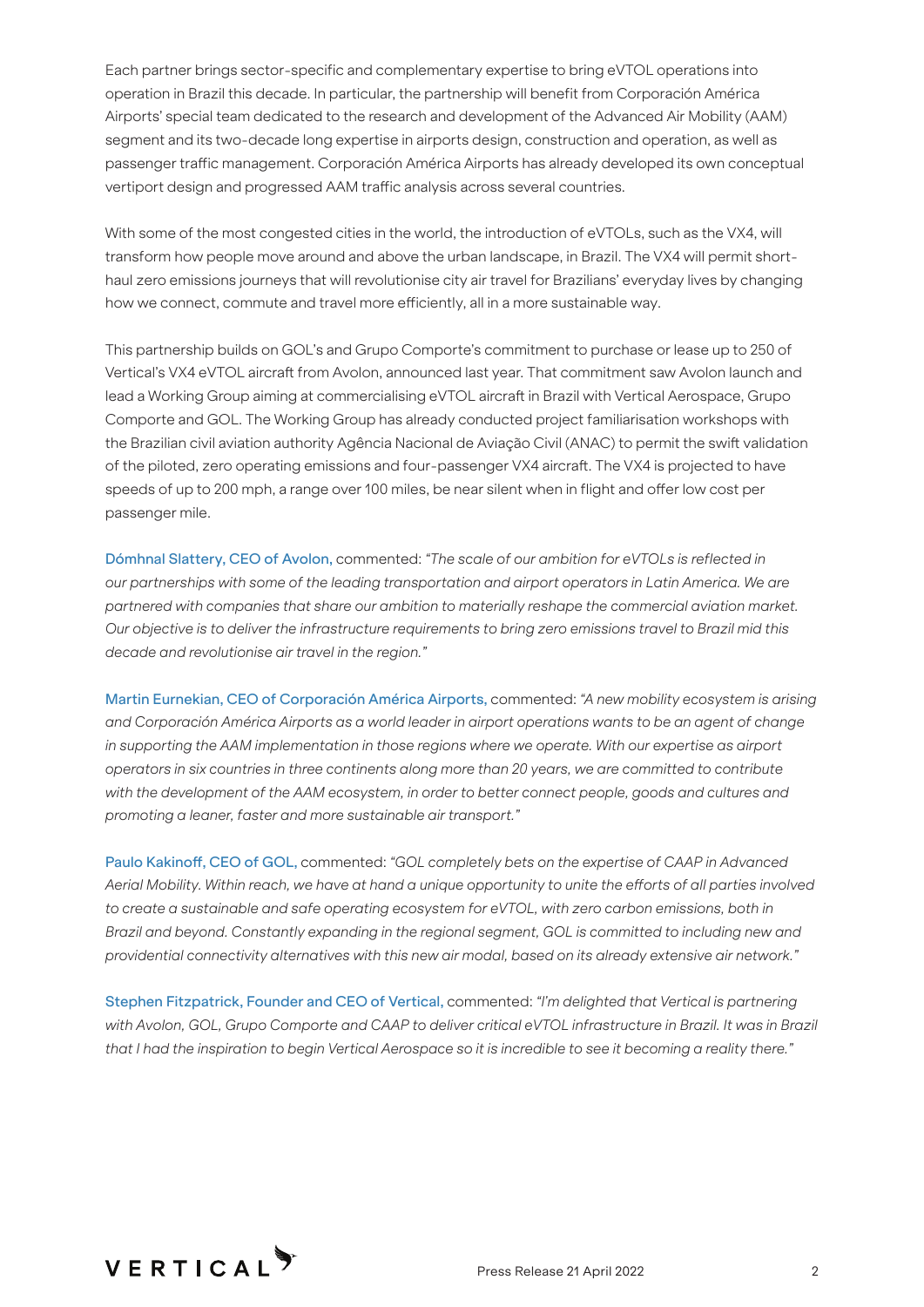## About Corporación América Airports' Operational Footprint

Corporación América Airports currently operates 53 airports globally, including 2 airports in Brazil. Through its Brazilian joint venture with Inframerica, Corporación América Airports operates the Brasilia airport – which is the third largest airport in Brazil by passenger numbers – and Natal. Additionally, it is the largest private airport concession operator in the world, based on the number of airports under management. Corporación América Airports brings substantial AAM thought leadership, having studied the AAM space since 2021 and has an internal AAM working group, that has developed a conceptual vertiport design and carried out AAM traffic analysis around the airports it operates in Brazil, Argentina, Uruguay and Italy.

# About Avolon's VX4 Orderbook

In June 2021, Avolon ordered 500 VX4 eVTOL aircraft from Vertical Aerospace (NYSE: EVTL) valued at US\$2 billion. Since announcing that order, Avolon placed 250 VX4 aircraft with GOL and Grupo Comporte in Brazil, up to 100 aircraft with Japan Airlines in Japan, a minimum of 100 aircraft with AirAsia, and up to 100 aircraft with Gözen Holding. Avolon has now fully placed the entirety of its initial VX4 orderbook, with the orderbook being oversubscribed by 50 options.

## About the VX4 eVTOL Aircraft

The four passenger, one pilot VX4 is projected to have speeds up to 200mph, a range over 100 miles, near silent when in flight, zero operating emissions and low cost per passenger mile. Upon its introduction, the VX4 will be designed to the safest certification standards, set by EASA and the CAA, at the same level as commercial aircraft. The VX4 is expected to open up advanced air mobility to a whole new range of passengers and transform how we travel. Find out more: www.vertical-aerospace.com.

## About Avolon

Headquartered in Ireland, with offices in the United States, Dubai, Singapore, Hong Kong and Shanghai, Avolon provides aircraft leasing and lease management services. Avolon is 70% owned by an indirect subsidiary of Bohai Leasing Co., Ltd., a public company listed on the Shenzhen Stock Exchange (SLE: 000415) and 30% owned by ORIX Aviation Systems, a subsidiary of ORIX Corporation which is listed on the Tokyo and New York Stock Exchanges (TSE: 8591; NYSE: IX). Avolon is the world's second largest aircraft leasing business with an owned, managed and committed fleet, as of 31 March 2022, of 832 aircraft.

Website: www.avolon.aero Twitter: @avolon\_aero

# About Corporación América Airports

Corporación América Airports acquires, develops and operates airport concessions. The Company is the largest private airport operator in the world based on the number of airports. Currently, the Company operates 53 airports in 6 countries across Latin America and Europe (Argentina, Brazil, Uruguay, Ecuador, Armenia and Italy). In 2021, Corporación América Airports served 35.7 million passengers, 57.6% lower than the 84.2 million served prior to the pandemic, in 2019. The Company is listed on the New York Stock Exchange where it trades under the ticker "CAAP".

For more information, visit www.investors.corporacionamericaairports.com.

# About GOL

GOL is the largest airline in Brazil – a leader in the corporate and leisure segments. Since founded in 2001, the Company has had the lowest unit cost in Latin America, thus democratizing air transportation. The Company has alliances with American Airlines and Air France-KLM and makes available several codeshares and interline agreements available to Customers, bringing more convenience and simple connections

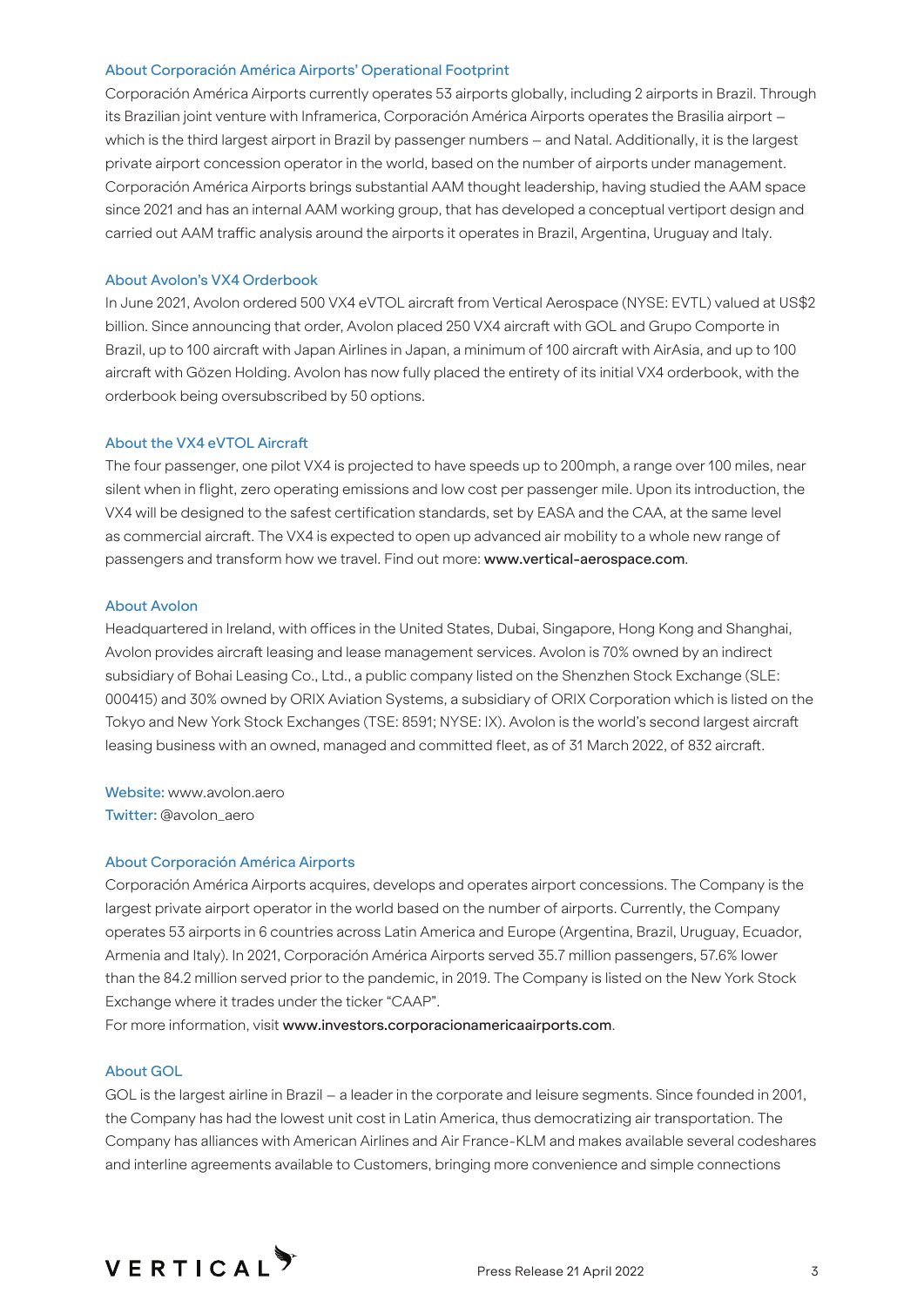to any place served by these partnerships. With the purpose of "Being the First for All", GOL offers the best travel experience to its passengers, including the largest number of seats and more space between seats; the greatest platform with internet access, movies and live TV; and the best frequent-flyer program, SMILES. GOLLOG delivers orders to different regions in Brazil and abroad in cargo transportation. The Company has a team of 15,000 highly qualified aviation professionals focused on Safety, GOL's #1 value, and operates a standardized fleet of 135 Boeing 737 aircraft. The Company's shares are traded on the NYSE (GOL) and the B3 (GOLL4). For further information, go to www.voegol.com.br/ri.

#### About Vertical Aerospace

Vertical Aerospace is pioneering electric aviation. The company was founded in 2016 by Stephen Fitzpatrick, an established entrepreneur best known as the founder of the OVO Group, a leading energy and technology group and Europe's largest independent energy retailer. Over the past five years, Vertical has focused on building the most experienced and senior team in the eVTOL industry, who have over 1,700 combined years of engineering experience, and have certified and supported over 30 different civil and military aircraft and propulsion systems.

Vertical's top-tier partner ecosystem is expected to de-risk operational execution and its pathway to certification allows for a lean cost structure and enables production at scale. Vertical has a market-leading pre-order book (by value) for a total of up to 1,350 aircraft from American Airlines, Avolon, Bristow and Iberojet, which includes conditional pre-order options from Virgin Atlantic and Marubeni, and in doing so, is creating multiple potential near term and actionable routes to market.

Vertical's ordinary shares listed on the NYSE in December 2021 under the ticker "EVTL". Find out more: www.vertical-aerospace.com.

#### Media Contacts:

Avolon Jonathan Neilan / Sam Moore FTI Consulting avolon@fticonsulting.com +353 86 231 4135 / +353 87 737 9089

# Vertical Media

Gavin Davis nepeanverticalteam@nepean.co.uk +44 7910 104 660

Ambika Sharma nepeanverticalteam@nepean.co.uk +44 7596 474 020

#### Corporación América Airports

Carolina Barros Chief Communications Officer carolina.barros@corporacionamerica.com +54 11 4899 6215 | C +549 11 4071 2447

# GOL Linhas Aéreas

InPress Porter Novelli gol@inpresspni.com.br +55 11 3323 1570 / +55 11 3323 1586